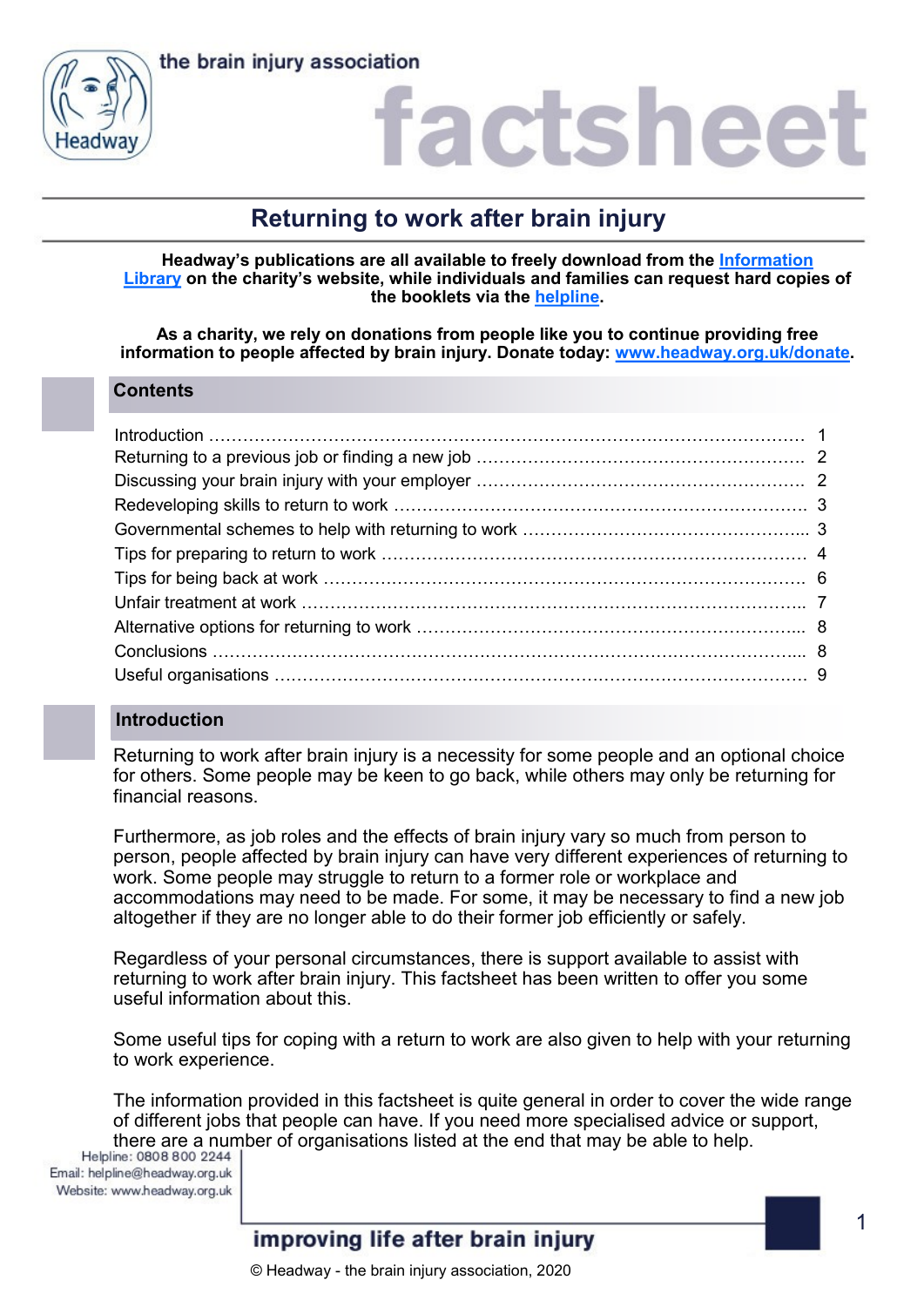



### **Returning to a previous job or finding a new job**

When returning to work it can be easier to return to a job that you know well rather than to try a new job. Familiarity of the role, colleagues and the working environment can all be helpful, although you may find that some aspects of the job require adjusting to accommodate for any new needs.

If you are looking for a new job, start off by considering what your strengths are and what you would enjoy doing. You should also factor in any effects of brain injury that you experience on a regular basis, as these might affect your performance in different ways. Some jobs may therefore be more suitable than others, depending on your personal circumstances.

Work psychologists, Disability Employment Advisors or, if you are in receipt of Universal Credit, Work Coaches, are based in Jobcentres and can help with finding suitable jobs based on your skills, abilities, previous employment and interests. This is called an employment assessment. For more information on this, contact your nearest Jobcentre.

Family, close friends, staff at Headway groups or branches and people who know you well will also be able to honestly discuss your options with you and can help you to figure out what would be suitable. They might also be able to help you with completing job applications.

Employers who have committed to employing people with a disability use the 'disability confident' symbol, so if you find an employer with this symbol there is a good chance they will be more understanding of and accommodating to the effects of brain injury.



Do remember that returning to work, whether to a

previous job or a new job, can cause fatigue for many brain injury survivors, especially in the early days of returning. The extra and sustained concentration, thinking, moving and socialising that many jobs require can be tiring for the brain while it is still recovering from injury. Therefore, if you are looking for a new job, you might wish to consider searching for part-time roles to begin with.

#### **Discussing your brain injury with your employer**

You do not have to disclose or give details of your brain injury on a job application or to your employer, unless your brain injury has affected your ability to do the work safely. However, it can be advantageous to tell your employer for the following reasons.

Under the Equality Act 2010, employers have a *"duty to make reasonable adjustments"* to the workplace for a disabled employee, so having an open discussion about your brain injury can help with identifying and implementing useful adjustments.

Helpline: 0808 800 2244 Email: helpline@headway.org.uk Website: www.headway.org.uk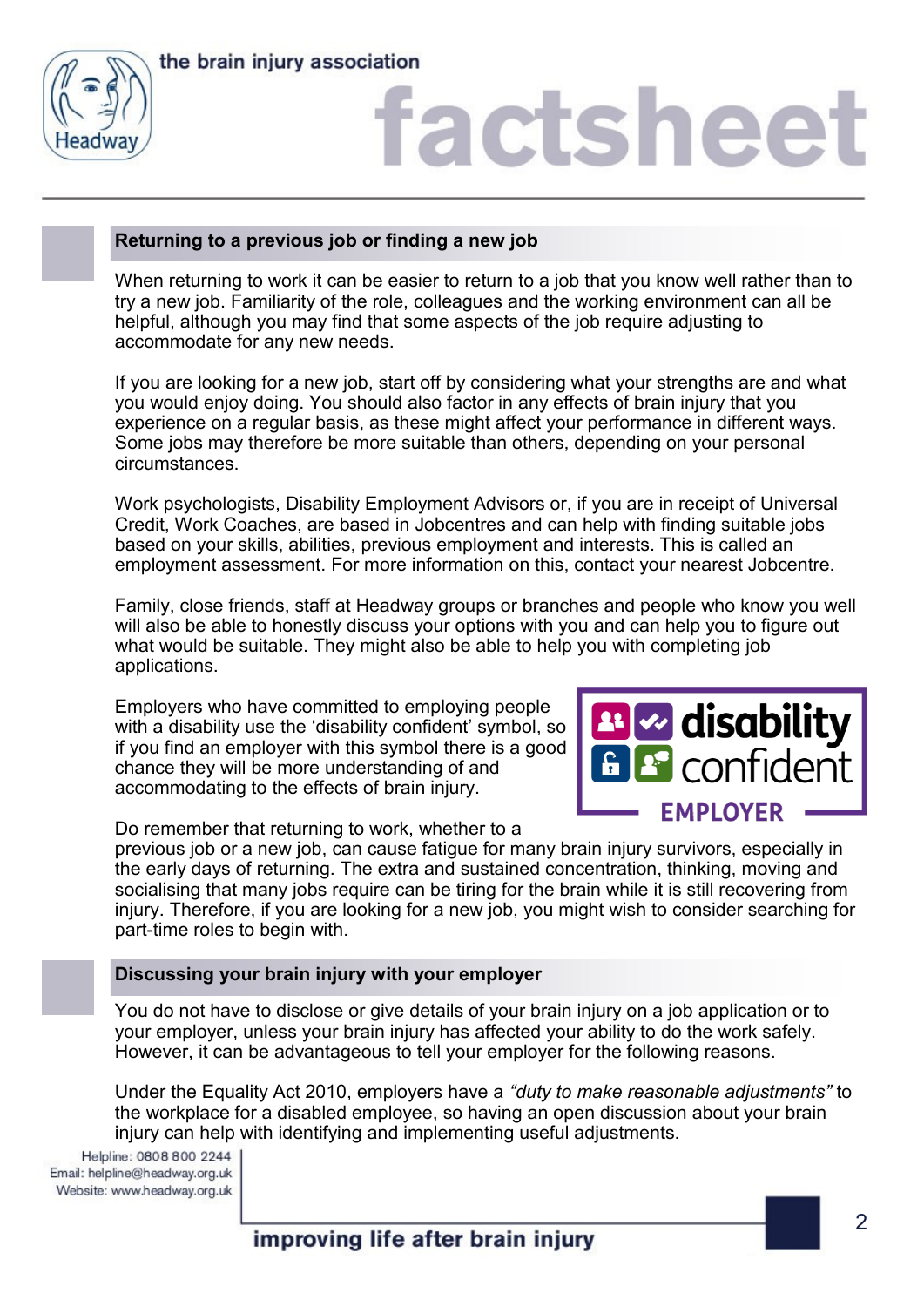



It can also be helpful for employers to know about your brain injury so that they are more understanding of the effects of brain injury that may affect your work performance.

To start this discussion, you might wish to make a list of the effects of brain injury that you feel affect your work performance. You could take relevant [Headway publications](http://www.headway.org.uk/information-library) along with you and highlight any passages that you feel most strongly apply to you.

The Headway factsheet *[Brain injury: a guide for employers](https://www.headway.org.uk/media/4123/brain-injury-a-guide-for-employers.pdf)* might be a particularly useful resource to share, as this has been written to improve employers' understanding of brain injury and what their legal responsibilities are.

#### **Redeveloping skills to return to work**

There are a number of organisations that can help people with a disability with finding work or getting advice about returning to work with a disability. Some of these are listed in the Useful organisations section on page 9.

You might also have an occupational therapist (OT) as part of your rehabilitation team with whom you can discuss returning to work and how to effectively do this. If you do not already have an OT, you can speak to your GP, nurse or social worker about getting a referral to one. You can also search for an OT in private practise from the Royal College of Occupational Therapist's website at www.rcotss-[ip.org.uk/find.](http://www.rcotss-ip.org.uk/find)

Vocational rehabilitation (VR) is another scheme specifically designed to assist people with redeveloping the skills they need for employment. You can speak to your GP about accessing VR, or search for companies that deliver VR for instance from the Vocational Rehabilitation Association's website at [www.vrassociationuk.com.](http://www.vrassociationuk.com)

*"I was told early on in my vocational rehabilitation (VR) to only go back when I am ready and my Occupational Therapist (OT)s thought I had the best chance to succeed. It was a long, frustrating journey to get to where I am, but I trusted what my OTs told me and I learned from other brain injury survivors not to return until I had gone through three amazing VR courses."*

#### **Governmental schemes to help with returning to work**

There are a number of schemes set up by the government that are designed to assist people with finding or returning to work. Some of these are listed below.

#### **Access to Work**

This is a grant that can be used to assist with the payments towards specialist equipment needed within the workplace, or travelling to and from work. You can check your eligibility or apply for this grant from the government's website at [www.gov.uk/access](http://www.gov.uk/access-to-work/apply)-to-work/apply.

Helpline: 0808 800 2244 Email: helpline@headway.org.uk Website: www.headway.org.uk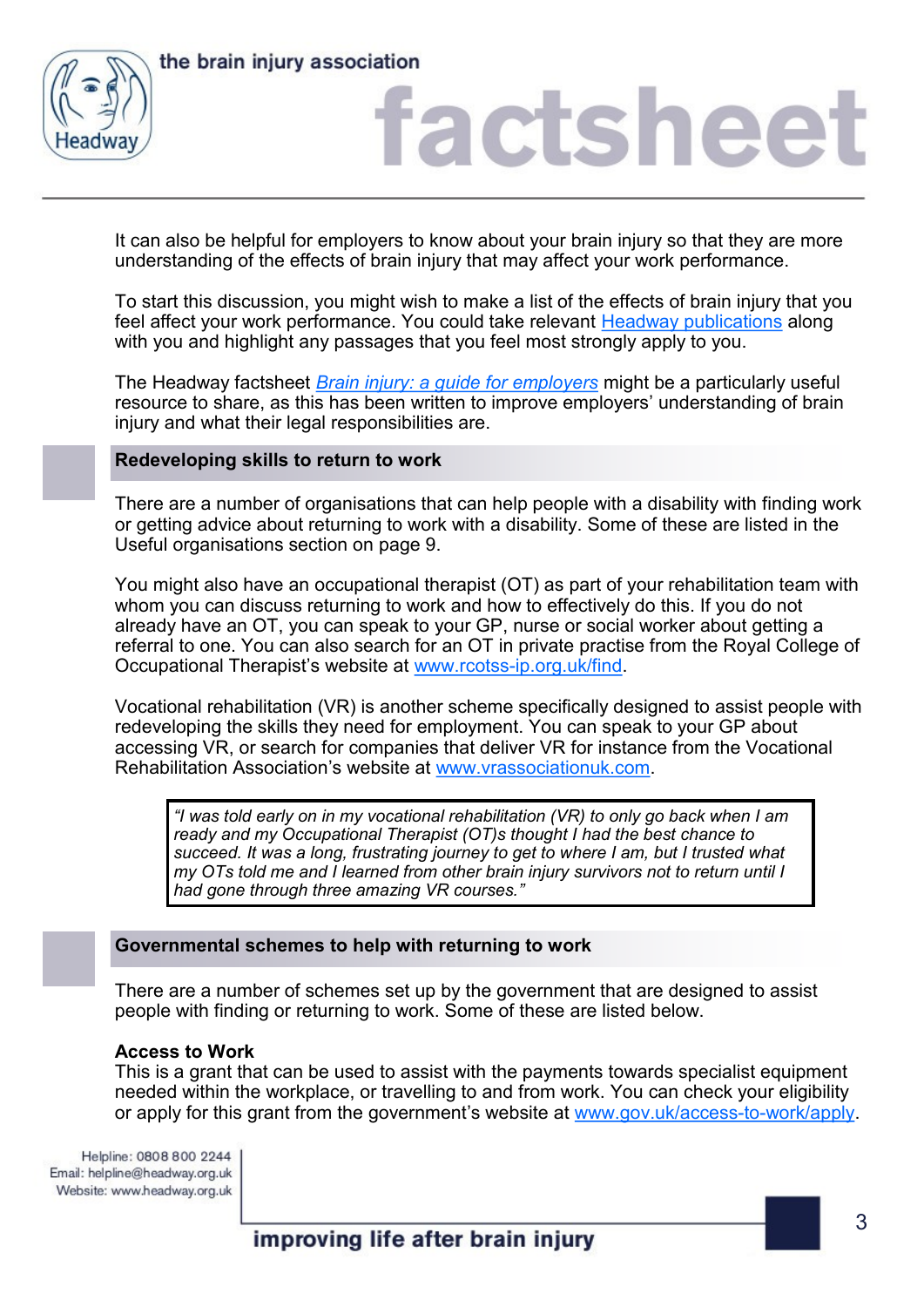



You can also call the Access to Work helpline:

Telephone: 0800 121 7479 Textphone: 0800 121 7579 If you cannot hear or speak on the phone, dial 18001 then 0800 121 7479 Available Monday - Friday, 8am - 7.30pm

**Intensive Personalised Employment Support** and **Specialist Employability Support** These are schemes that provide specialised support and training to people with a disability who are looking for work. More information on these schemes are available at [www.gov.uk/intensive](http://www.gov.uk/intensive-personalised-employment-support)-personalised-employment-support or by contacting your nearest Jobcentre.

### **Work and Health Programme**

This is a voluntary scheme that provides assistance with finding and keeping a job. More information on this is available at [www.gov.uk/work](http://www.gov.uk/work-health-programme)-health-programme or by contacting your nearest Jobcentre.

### **Tips for preparing to return to work**

### **Only return when you're ready**

One of the most common problems faced by brain injury survivors when returning to work is that they return too soon because they do not realise how the effects of their brain injury will impact on their work. This is a particular issue when a good physical recovery has been made, as people often assume that cognitive abilities have also improved. However, returning to work often reveals the full extent of difficulties and returning too soon can damage confidence if performance doesn't meet expectations.

### **Try to avoid stressful situations**

It is advisable to avoid making major decisions and becoming involved in stressful situations until you feel you are ready. This is especially the case in jobs with high levels of stress and pressure and where margins for error are small. Mistakes made because of the injury could damage your confidence and hinder your recovery.

Try not to take on any overtime, shift work or new responsibilities until you feel ready, as these could also cause stress.

### **Consider returning to work gradually**

You could consider returning to work on a phased-return basis, for example starting part-time, only working during mornings or evenings (depending on when you perform your best) or working shorter hours. You can even consider asking to work from home to begin with.

Legally, all employees who have worked for the same employer for at least 26 weeks have a right to ask for this 'flexible working'. Even if you have not worked for your employer for

Helpline: 0808 800 2244 Email: helpline@headway.org.uk Website: www.headway.org.uk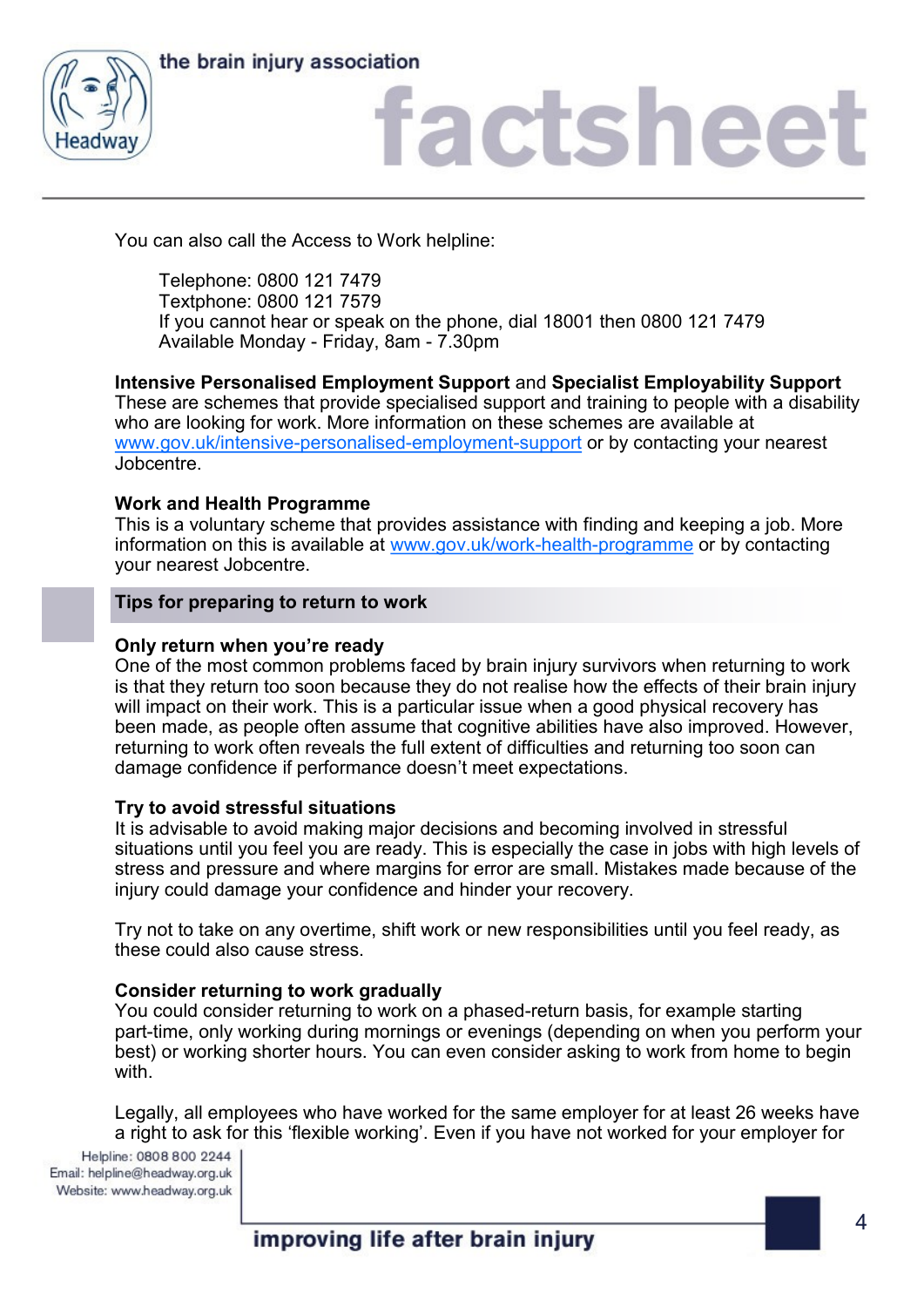



this length of time, you could still have an informal discussion about returning to work gradually at a pace that suits you.

*"I went back very gradually on a phased return which worked well, but I was always wanting and pushing to do more than i should have done (hindsight is a wonderful thing) The biggest thing that I learnt was understanding where my (new) limitations were, and how I had changed overnight. After that it was learning to adjust to these changes. A lot was physical, coping with fatigue, but a big chunk was coping with new found sensory overload."*

#### **Be positive, but realistic**

The attitude you have towards returning to work is very important.

Thinking positively does not just mean saying, "I will go back to work", but rather it means carefully considering and planning the best options. It means asking yourself, "what can I do?", "what am I going to have difficulty with?" and "how will I manage the problems?"

There is a balance to be found between positivity and realism. Unrealistic expectations can lead to disappointment and loss of self-esteem, and it is very important to think carefully about the effects of the injury and their impact on your abilities. However, it is equally important to be positive and committed in the path you choose to follow.

### **Communicate with your employer**

Make sure you keep in contact with your employer while you are away. You might wish to ask a family member or a friend to do this for you if it is difficult to keep contact yourself.

Make sure you understand your sick pay entitlement and do not be afraid of discussing this with your employer. More information about this is available on the government website at [www.gov.uk/statutory](https://www.gov.uk/statutory-sick-pay)-sick-pay.

If you have a Disability Employment Advisor or a relevant healthcare professional, you could ask if they would be willing to talk to your employer or send them a letter outlining how your brain injury might affect you in the workplace.

Make sure that your employer is aware of any legal implications of your brain injury, such as if you have been told that you cannot drive due to an increased risk of epilepsy. This may also mean that you need to take other precautions at work.

#### **Communicate with your colleagues**

Again, it is up to you whether you tell colleagues about your brain injury and its effects. If you are returning to your previous job then they will know you have been away, so it can be better to tell them something about the situation. Don't feel that you have to share anything you aren't comfortable with, but it will help people to understand and make some allowances if you are as honest as possible.

Helpline: 0808 800 2244 Email: helpline@headway.org.uk Website: www.headway.org.uk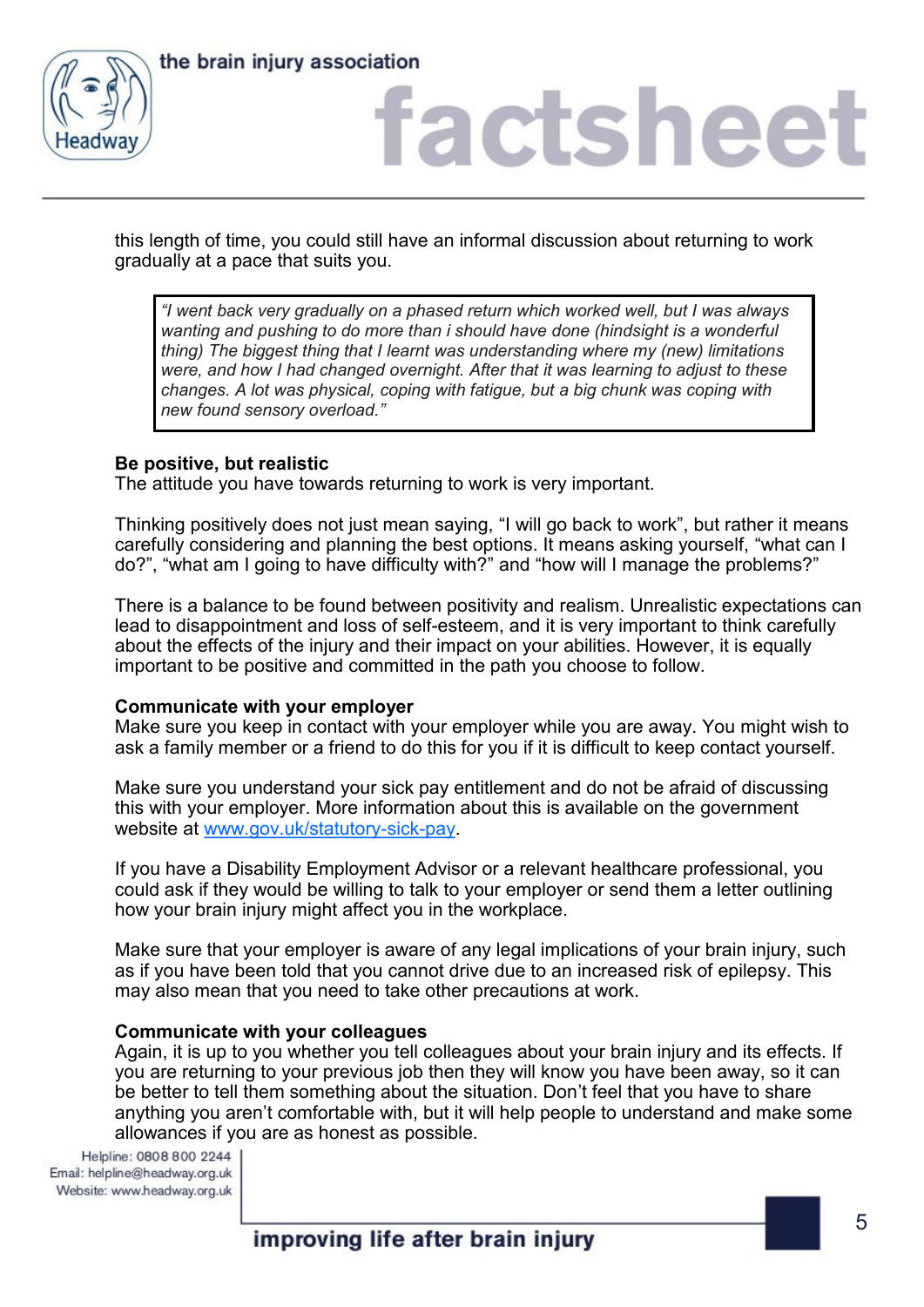

the brain injury association

### factsheet

You could consider asking your employer or any friends you have within work to brief other colleagues in advance.

You could also arrange an induction process, so that you have a chance to meet with your colleagues and tell them anything you would like them to know about your brain injury before you formally start.

### **Practice a 'structured home programme'**

A few weeks before you start working again, try to implement a 'structured home programme' that aims to mimic a working week. This could involve waking up at the time you would need to wake up when being back at work, practising tasks you will be doing at work, practising getting to and from work (for instance getting a bus at certain times or driving down certain routes during working hours), or practising activities that could help you to develop your concentration, memory or decision-making skills.

### **Make sure it is safe for you to return to work**

Before attempting to return you may need to make sure your GP agrees and that you will be covered by your employer's insurance. Your employer may need to do an occupational health assessment. Small and medium sized companies that don't have an occupational health department may be able to get help for this from NHS Health at Work. For more information, visit [www.nhshealthatwork.co.uk.](http://www.nhshealthatwork.co.uk)

### **Tips for being back at work**

Take breaks through the day, especially if you feel that you are getting fatigued. Depending on the nature of your job, you might be able to occasionally take a few minutes away to rest when you feel you need to. If you regularly need longer than a few minutes, speak to your employer about this. While there is no legal requirement to provide rest facilities in the workplace for people with a disability, you might wish to speak to your employer about whether there are any quiet rooms or areas that you can rest in when you need to.

*"Went back to work after 3 months, I was allowed what hours I felt able to do, started with 2 hours a day and if I felt tired, was provided an area to lie down and rest before going home, after 5 months I was back up to full-time. Took the stress away from trying to rush back. Took the stress away from trying to rush back. I was very lucky. 5 years on, still full-time."*

- Speak to your employer about reducing your workload, for instance taking away some of your responsibilities so that you can focus your attention on key tasks.
- Seek support from family and close friends during your return. This could be through practical support, such as offering lifts to travel to and from work, cooking meals or helping with childcare if you are a parent. Talk to your family and friends if you need emotional support, for instance if you are feeling stressed or nervous. Remember<br>Helpline: 0808 800 2244 |

Email: helpline@headway.org.uk Website: www.headway.org.uk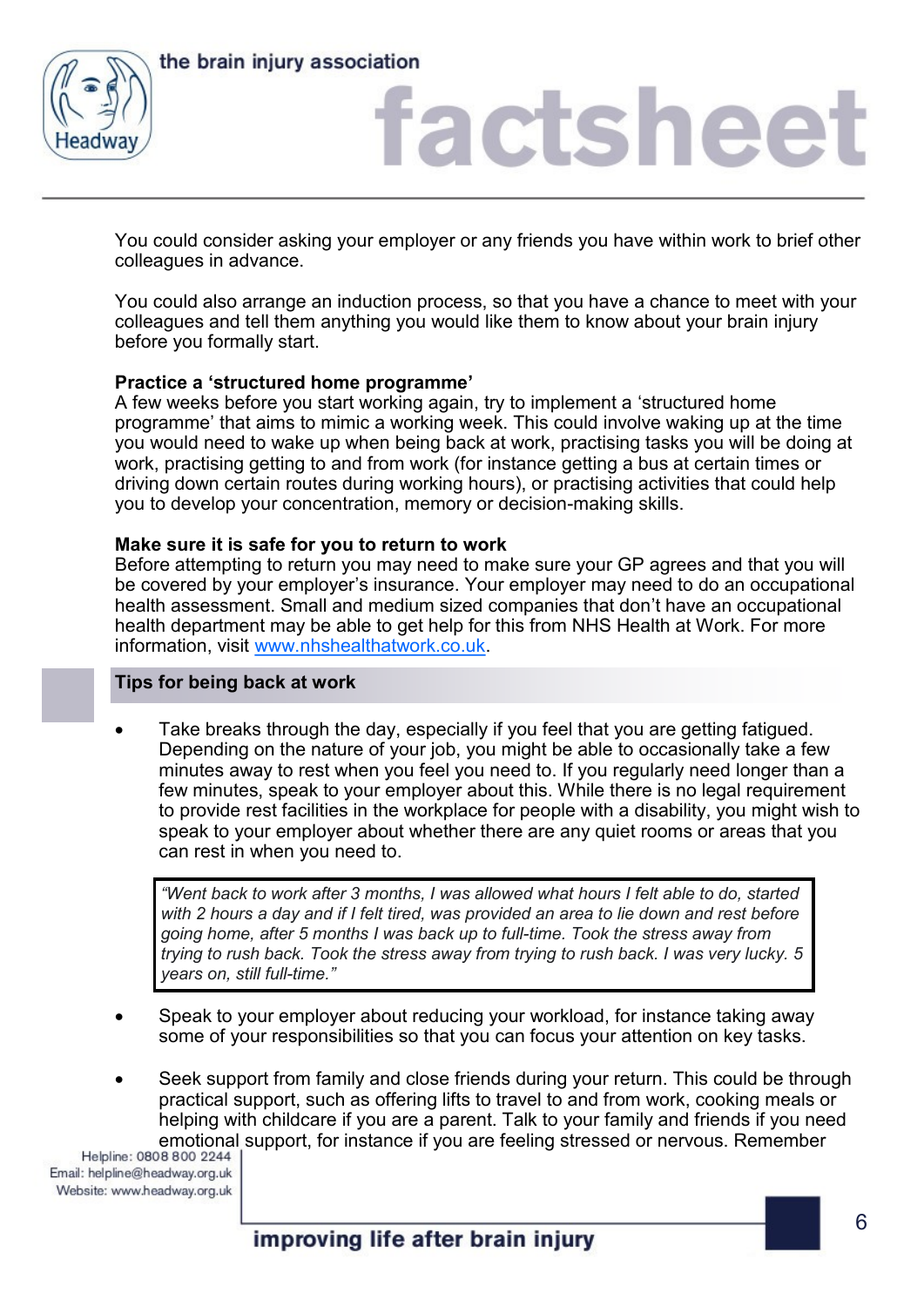



that accepting help from others is a sign of strength, not weakness, and the right support can make a successful return to work easier.

• If it is not possible for you to return to your former role, there may be other roles within the same employment that are more suitable for you - talk to your employer about this.

*"I returned to work 7 months after my injury, and worked phased return to try to work full-time, but I didn't succeed, so remained part-time, but over the years have increased that. I'm not doing the same job but with support I have an important role, now I manage data rather than staff."*

- Use compensatory strategies and external aids to help with staying organised and remembering things. Many people use external memory aids, regardless of whether they have a brain injury or not - some examples include diaries, calendars, alarms or post-it notes. It is important to remember that this isn't cheating, and using external memory aids will not prevent any natural improvement of memory. For more suggestions, see the Headway booklet *[Memory problems after brain injury.](https://www.headway.org.uk/media/3996/memory-problems-after-brain-injury-e-booklet.pdf)*
- Learn to prioritise your workload so that you tackle more demanding or important tasks at times of the day when you are at your most alert.
- Get regular feedback from your employer and colleagues. The effects of brain injury mean you may not always be able to accurately assess your own performance, so it can be a good idea to have somebody else help you to monitor your progress, identify problems and provide feedback. . Regular monitoring and feedback can help to identify and address problems as quickly as possible.
- If you feel that you are struggling or experience problems, remember that it is better to address these and ask for help as soon as they occur.
- Remember that sometimes problems can occur that are not due to your injury and are just a regular part of working life.
- Try to think of all feedback that you get in a positive way, even if you have made mistakes. Treat mistakes and negative feedback as part of the learning process.

### **Unfair treatment at work**

If you feel that you have been unfairly treated at work, you should always start off by trying to talk directly to the person with whom you have a complaint against.

You may also have a Human Resources department within your organisation which can help.

Helpline: 0808 800 2244 Email: helpline@headway.org.uk Website: www.headway.org.uk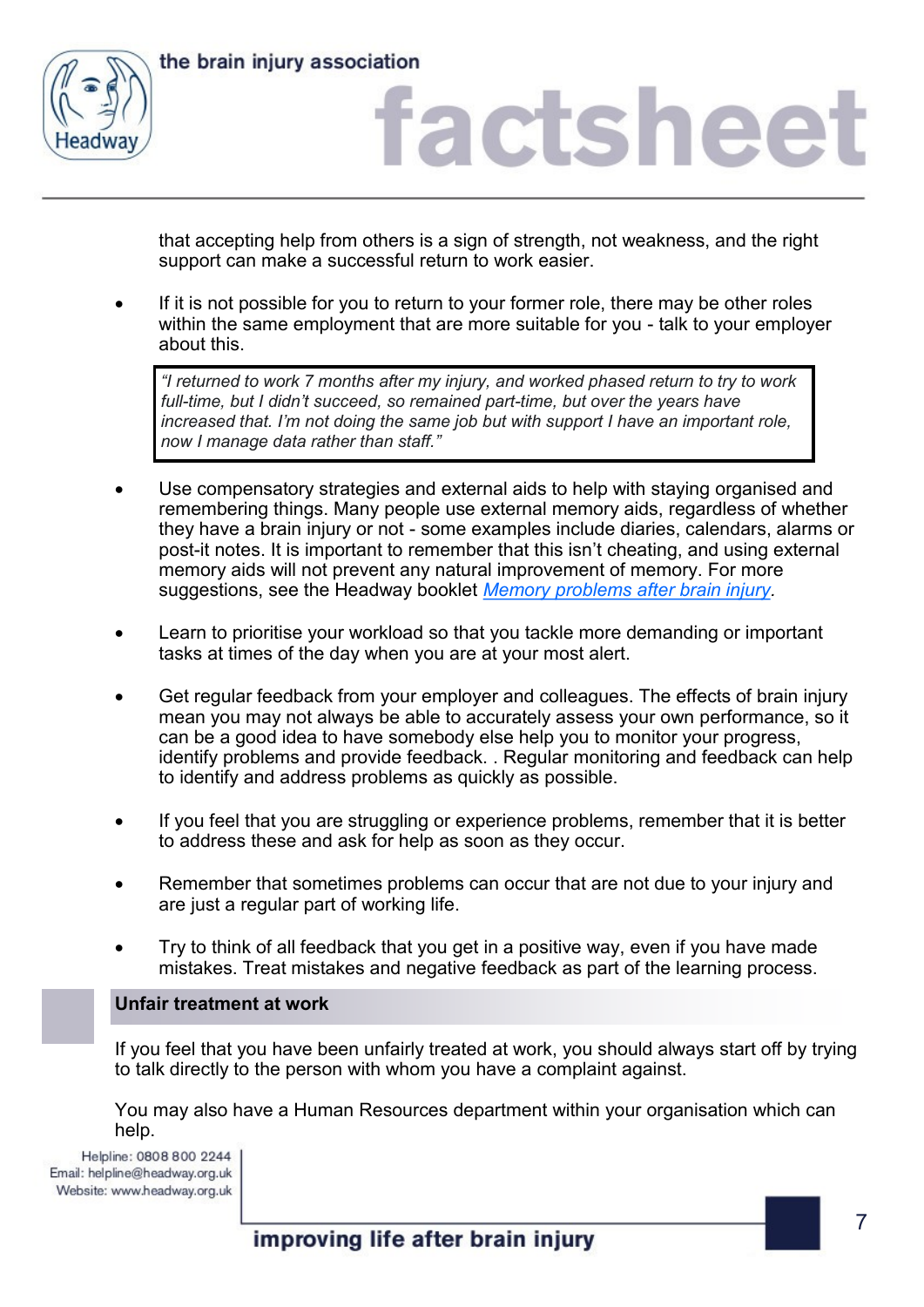



The organisations ACAS is also available to provide free, impartial advice about employment matters and disputes. Their contact details are available in the Useful organisations section on page 9.

More guidance on this issue is available in the Headway factsheet *[Making a complaint](https://www.headway.org.uk/media/4125/making-a-complaint-about-treatment-at-work-factsheet.pdf)  [about treatment at work.](https://www.headway.org.uk/media/4125/making-a-complaint-about-treatment-at-work-factsheet.pdf)*

### **Alternative options to returning to work**

If you have attempted to return to work but have found that it is simply too difficult, even after adaptations have been made, it may be that you need to consider alternative options. This might be on a temporary basis, or more of a long-term decision if your brain injury has seriously affected your ability to work, but it is important to do what feels right for you and not to rush back into work if you don't feel you are ready for it.

Alternative options that you could consider are:

- Volunteering this is a great way to practise skills that would be useful within the workplace and can be very rewarding. Volunteer placements are often much more flexible as you can generally choose working times and jobs that suit you. For more information on this, see the Headway factsheet *[Volunteering after brain injury.](https://www.headway.org.uk/media/4128/voluntary-work-after-brain-injury-factsheet.pdf)*
- Enrol in a course you could either enrol in an educational course, such as through a college, to gain qualifications for future employment, or through an organisation that helps people with a disability with developing skills to work. Some of these are listed in the Useful organisations section on page 9. More information on this is available in the Headway factsheet *[Returning to education after brain injury.](https://www.headway.org.uk/media/4126/returning-to-education-after-brain-injury-factsheet.pdf)*
- Self-employment some people become self-employed because it allows more flexibility and control over your pace of work. However, being self-employed does come with other responsibilities, and employment rights are different. For more information on this, see the Headway factsheet *Self-[employment after brain injury.](https://www.headway.org.uk/media/4127/self-employment-after-brain-injury-factsheet.pdf)*

If you are unable to work, you may be entitled to welfare benefits. More information on this is available in the Headway booklet *[A guide to welfare benefits.](https://www.headway.org.uk/media/3988/a-guide-to-welfare-benefits-after-brain-injury-e-booklet.pdff)* 

### **Conclusion**

The experience of returning to work after brain injury can vary for survivors depending on their personal circumstances such as what effects they experience from their injury and what line of work they are returning to. With adaptations and support, it can be possible to return, and we hope that some of the information in this factsheet has helped you with finding ways of making a return to work easier.

To talk through any of the information in this factsheet, you can contact the Headway<br>Helpline: 0808 800 2244 |

Email: helpline@headway.org.uk Website: www.headway.org.uk